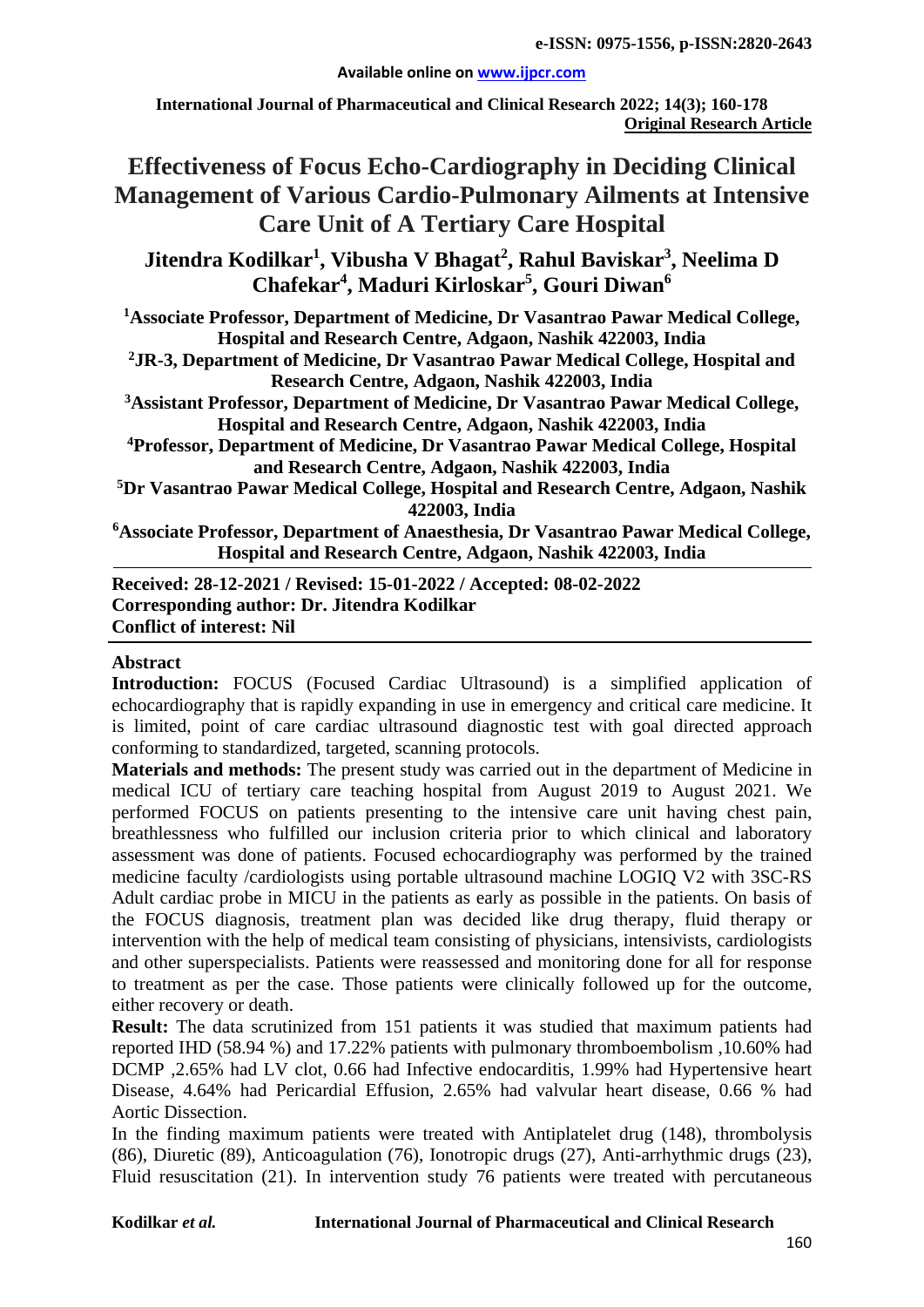transluminal coronary angioplasty, 9 patients were treated with coronary artery bypass grafting & 3 patients with pericardiocentesis. The study reported significant recovery in 88 patients. The P valve reported was 0.4999 which is statistically in-significant**.** The observation makes clear that initial FOCUS study is beneficial for early clinical decision making at intensive care unit and to line up proper treatment to patient for quick recovery.

**Conclusion:** The present study shows that Focused Echocardiography is clinical potential and are sensitive in the detection of different cardiovascular diseases and also for early clinical decision making in the management of patient in intensive care unit.

**Keywords:** Focus, focused echocardiography, ischemic heart disease.

This is an Open Access article that uses a fund-ing model which does not charge readers or their institutions for access and distributed under the terms of the Creative Commons Attribution License (http://creativecommons.org/licenses/by/4.0) and the Budapest Open Access Initiative (http://www.budapestopenaccessinitiative.org/read), which permit unrestricted use, distribution, and reproduction in any medium, provided original work is properly credited.

### **Introduction**

A FOCUS (Focused Cardiac Ultrasound) of the heart has been referred to by a number of different names. The acknowledgement that these techniques are separate from the practice of echocardiography necessitates the definition of the nomenclature. The American Society of Echocardiography (ASE) advises using the phrase "focused cardiac ultrasound". The terms "full" or "comprehensive" echocardiogram and "limited" echocardiography have already been established in the field of echocardiography.[1-2]

FOCUS (Focused Cardiac Ultrasound) is a simplified application of echocardiography that is rapidly expanding in use in emergency and critical care medicine. It is limited, point of care cardiac ultrasound diagnostic test conforming to standardized, targeted, scanning protocols.<sup>[1]</sup> Application of Focused echocardiography in ICU setting is quite distinct from typical comprehensive echocardiography, because the urgent critical care setting mandates a goal-directed approach. Comprehensive echocardiograms are performed by fully trained, experienced, and certified cardiac sonographers, cardiologist echocardiographers, and advanced critical care echocardiographers. Focused echocardiography is performed by physicians, intensivists, cardiac surgeons, emergency practitioners who have limited

training of echocardiography and will use only a few echocardiographic views.[2] Advanced practitioners are capable of measuring many more parameters designed to assess many additional aspects of cardiac structure and function and require more time, additional views, additional tools, and a higher level of qualifications and training in the acquisition and interpretation of images. Focused Echocardiography is a procedure done with portable ultrasound machine which is convenient for non-ambulatory patient and can be used for quick diagnostic and therapeutic decisions for the better outcome of patient in critical care unit and emergency setup. Effective management of critically ill patients requires rapid assessment and clear goals. Focused echocardiography most frequently aims to rapidly identify and differentiate the causes of hemodynamic instability and/or the causes of shock, other cardiac emergencies.

The most frequent indications for goaldirected echocardiography include

1) The spectrum of hemodynamic instability.

2) Cardiac emergency like Acute Myocardial Infarction (AMI) and its complications.

**The differential diagnostic categories for hemodynamic instability [3]**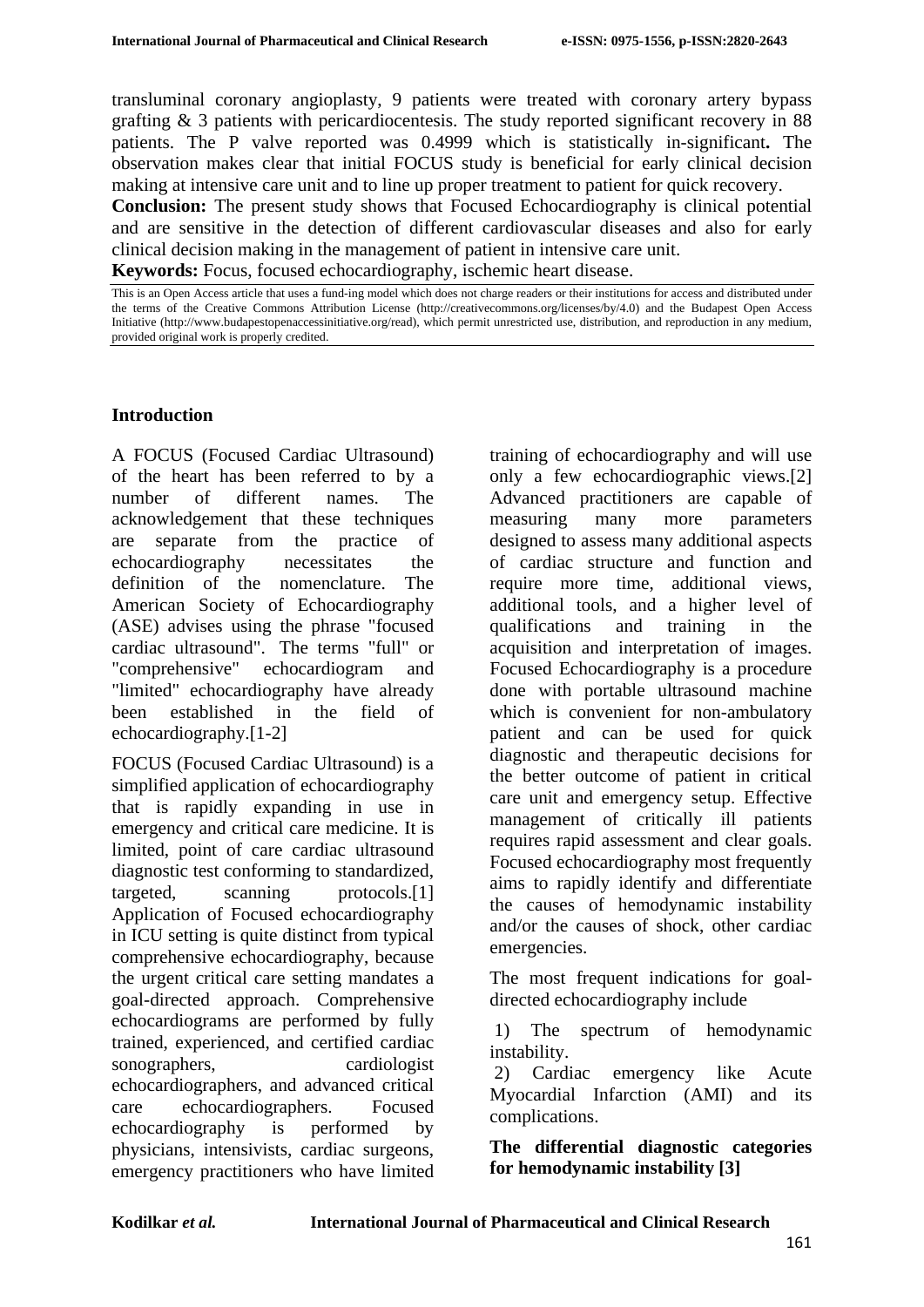∙ Septic shock

∙ Hypovolemic shock

∙ Cardiogenic shock.

The differential diagnostic categories for cardiac emergencies:

∙ ST changes associated with cardiac or pericardial disease

- ∙ Pericardial tamponade
- ∙ Pulmonary Embolism

#### **The goals of FOCUS echocardiography in an unstable patient are: [4]**

∙ Assessing global ventricular systolic function

∙ Identifying marked right ventricular and left ventricular enlargement

- ∙ Assessing intravascular volume
- ∙ Presence of a pericardial effusion.

In an emergency setting, it is recommended to go directly to the best view, which is frequently the subcostal or apical view.

Interpretation of Focused echocardiographic findings should be done in the context of clinically available hemodynamic information. When Focused echocardiography is insufficient or when additional abnormalities are appreciated, a comprehensive echocardiogram should be done. This study will be about finding the indications of focused echocardiography in intensive care unit, studying those echocardiography findings and their usefulness in clinical decision making which will improve the outcome in critically ill patients.

#### **Uses [5]**

- Valvular abnormalities such as [mitral](https://www.verywellhealth.com/does-mitral-valve-prolapse-cause-sudden-death-3971560)  [valve prolapse](https://www.verywellhealth.com/does-mitral-valve-prolapse-cause-sudden-death-3971560) can be detected because the test can visualize the movement of heart valves.
- Doppler can be used during the test to measure the velocity (speed) of blood flow in various areas within the heart. This is helpful in measuring impaired

blood flow in conditions such as [aortic](https://www.verywellhealth.com/what-is-aortic-stenosis-4145315)  [stenosis.](https://www.verywellhealth.com/what-is-aortic-stenosis-4145315)

An echo is often used to measure the [left ventricular ejection fraction](https://www.verywellhealth.com/ejection-fraction-1746036) to evaluate the effectiveness of various cardiac treatments in conditions such as [heart failure.](https://www.verywellhealth.com/heart-failure-4013345) Also in cardiac arrythmia it can assess heart movement, which may help in determining the exact cause and best treatment.

Echocardiograms are also sometimes used in conjunction with [stress tests](https://www.verywellhealth.com/the-cardiac-stress-test-1745248) for cardiac evaluations. An echo test is done at rest and then repeated during exercise to look for changes in the function of the heart muscle during periods of exertion. Deterioration in muscle function during exercise can be a sign of [coronary artery](https://www.verywellhealth.com/coronary-artery-disease-causes-risk-factors-3863633)  [disease.](https://www.verywellhealth.com/coronary-artery-disease-causes-risk-factors-3863633)

While the echocardiogram provides a lot of information about cardiac anatomy, it does not visualize the [coronary](https://www.verywellhealth.com/normal-coronary-arteries-1745390) arteries or blockages in coronary arteries. If imaging<br>the coronary arteries is necessary. the coronary arteries is necessary, a [cardiac catheterization](https://www.verywellhealth.com/cardiac-catheterization-and-angiography-1745251) is commonly performed.[6]

Certain physical variations, such as a thick chest wall or emphysema, can interfere with visualization of heart during an echocardiogram. If you have one of these conditions and need an echo, you might need an invasive ultrasound of your heart known as a [transesophageal](https://www.verywellhealth.com/different-types-of-cosmetic-dental-procedures-1059022)  [echocardiogram](https://www.verywellhealth.com/different-types-of-cosmetic-dental-procedures-1059022) (TEE).

We performed FOCUS using LOGIQ V2 ultrasound machine with 3SC RS Adult cardiac probe. FOCUS was indicated in patients who required urgent echocardiography for prompt diagnosis. FOCUS is a handy and non- invasive diagnostic tool for correct diagnosis of the patient. Resident students need to learn the basic and focused echocardiographic views as they are the first to come in contact with the patients and do the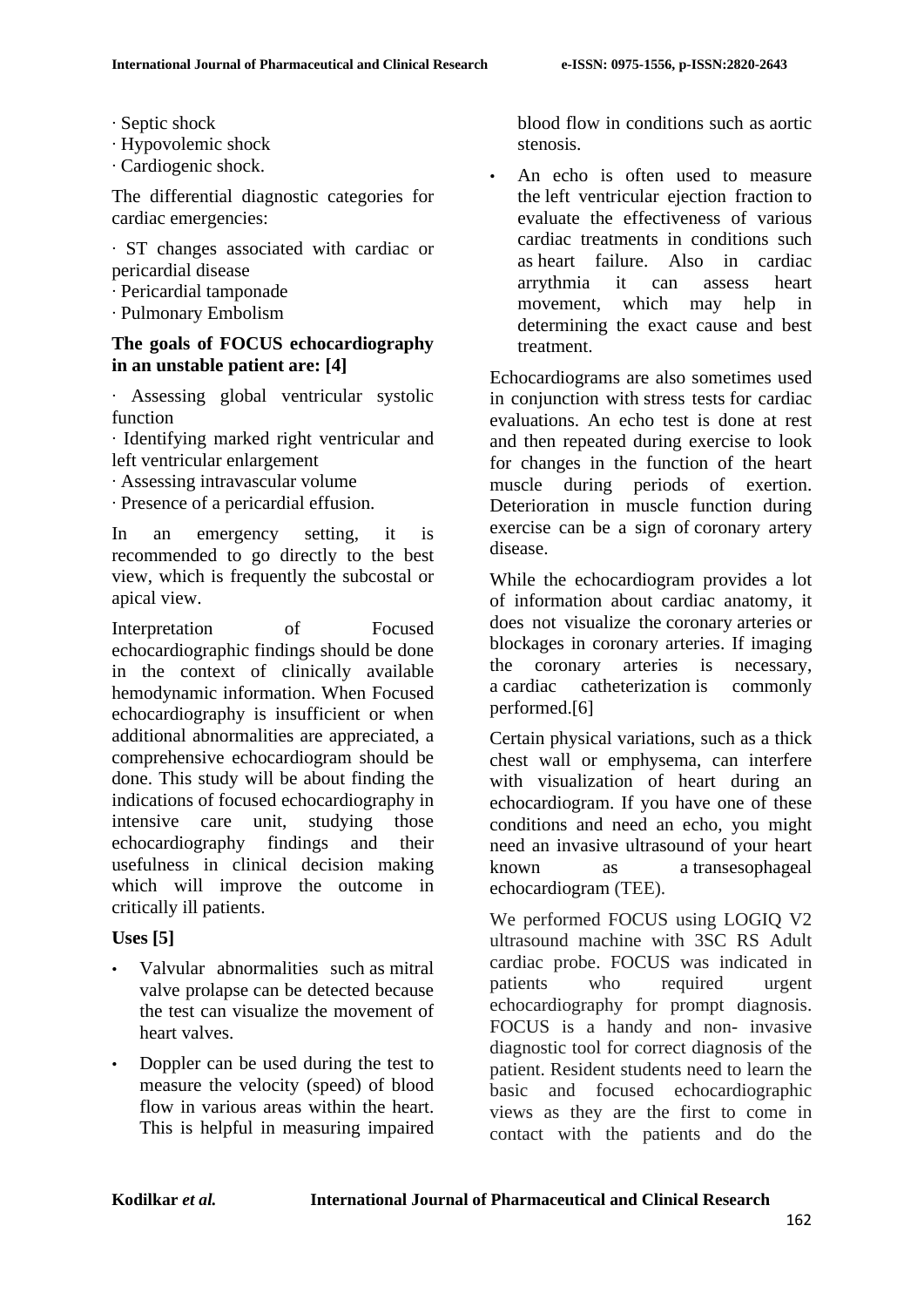continuous monitoring of the patients in the ICCU and Intensive care unit.

#### **Aims and Objectives**

#### **Primary Aim:**

- To study the indications of focused echocardiography in patients admitted at medical intensive care unit.
- To study the findings of focused echocardiography in these patients.
- To study the usefulness of these findings in deciding clinical management in these patients.

To study the impact of the focused echocardiography on the clinical outcome in the patients.

#### **Eligibility Criteria:**

#### **Inclusion Criteria:**

- Adult Patients of age group 18-60 yrs, belonging to both the genders were included in the study.
- Patients in MICU in whom echocardiography was clinically indicated\*.

#### **Exclusion Criteria:**

Patients who are not willing to give consent.

#### **\*Clinical Indications of FOCUS:**

- **Basic Indications**
- Evaluation for pericardial effusion
- Evaluation of left ventricular systolic function
- Evaluation for pulmonary embolism
- Management for cardiac arrest
- **Advanced Indications**
- Evaluation for cardiac tamponade
- Evaluation valvular abnormalities
- Evaluation for aortic dissection

Evaluation for myocardial ischemia

#### **Methodology**:

The present study was carried out in the department of Medicine in medical ICU of tertiary care teaching hospital from August 2019 TO August 2021

- Patients were selected for FOCUS according to inclusion and exclusion criteria of this study.
- The patients were enrolled in the study after the informed consent was taken from either the patient or the legal guardian according to the case.
- Complete history of Patients was obtained and recorded in the study proforma. (annexure)
- General examination and clinical examination were carried out.
- Provisional diagnosis was made on the basis of history and clinical examination.
- Routine and other Lab investigations were sent accordingly and Basic investigations like ECG and chest Xray was done. Some special investigations were done according to the diagnosis.
- Focused echocardiography was performed by the trained medicine faculty /cardiologists using portable ultrasound machine LOGIQ V2 with 3SC-RS Adult cardiac Probe in MICU in the patients as early as possible in the patients.
- Views for FOCUS which were obtained were Parasternal long axis, Parasternal short axis, Subxiphoid 4 chamber, Apical 4 chamber.
- Following cardiac parameters were recorded: Dimensions of heart chambers, any regional wall motion abnormality, status of IVC, any clots or vegetations on the valves or chambers, status of valves, left ventricular ejection fraction, diastolic dysfunction, abnormal collection in pericardium and pulmonary arterial hypertension.
- On basis of the FOCUS diagnosis, treatment plan was decided like drug therapy, fluid therapy or intervention with the help of medical team consisting of physicians, intensivists,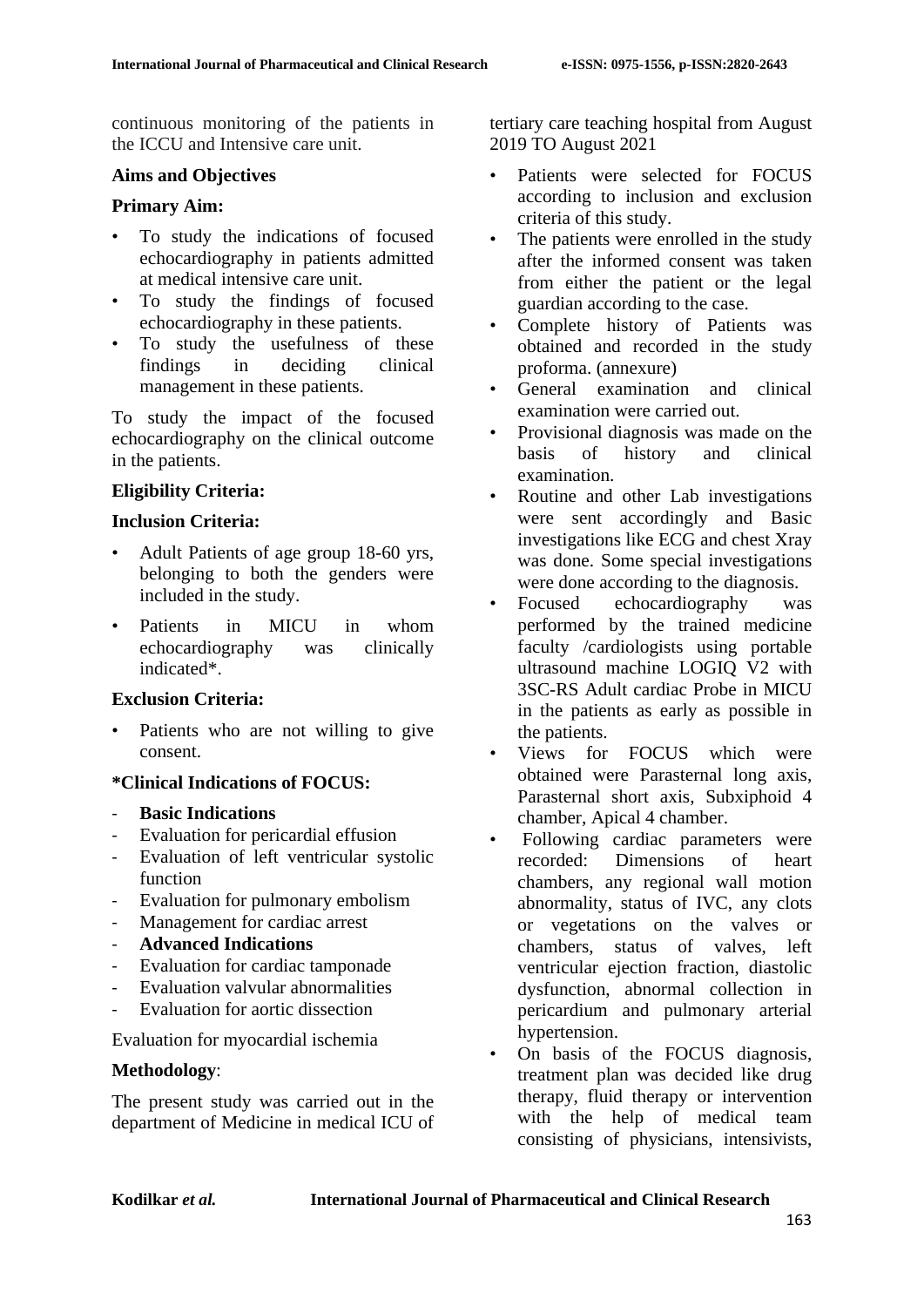cardiologists and other superspecialists.

- Patients were reassessed and monitoring done for all for response to treatment as per the case. Treatment plan was formulated accordingly as for the fluid therapy, IVC was continuously monitored with CVP or for pericardial effusion, tapping was done ultrasound guided and it was repeated again.
- FOCUS was repeated as per merit of patient case or at the time of shifting the patient to wards.
- These all findings were noted down in proforma sheet and was entered into EXCEL spreadsheet.
- Those patients were clinically followed up for the outcome, either recovery or death.
- Finally conclusion was drawn for role of focused echocardiography in clinical decision making.

### **Data Analysis Procedure:**

Data was analyzed by EXCEL spread sheet; results are documented in proportions and percentages with appropriate statistical tests by using appropriate statistical

### **Results:**

The Observational study is done to emphasize the use of focused Echocardiography in making proper clinical decision making at Intensive care unit.

After acquiring the complete set of data and preparing the master chart, statistician working in another facility was approached in study of Focused Echocardiography. Data was analyzed by studying different parameters like age, gender, Co-morbidities in which patients were observed for different illness like hypertension, diabetes, hypothyroidism, Cerebrovascular Accidents, Post covid incidence, deep vein thrombosis, pregnancy related heart disease, Obesity, Chronic kidney disease, Tuberculosis, Chronic obstructive pulmonary disease (COPD) and other diseases.

2 D Echo was the main observation which was done at initial stage and also after 7 days of treatment to study the recovery condition. A T-test was used to analyse the probability of differences between the groups and  $p < 0.05$  was taken to be statistically significant in all calculations. Graphs were prepared using MS excel software.

| Table 1: Age     |                    |                   |  |  |  |  |
|------------------|--------------------|-------------------|--|--|--|--|
| <b>Age Range</b> | <b>No of Cases</b> | <b>Percentage</b> |  |  |  |  |
| $15 - 25$        | 8                  | 5.30              |  |  |  |  |
| $25 - 35$        | 14                 | 9.27              |  |  |  |  |
| $35 - 45$        | 29                 | 19.21             |  |  |  |  |
| $45 - 55$        | 54                 | 35.76             |  |  |  |  |
| $55 - 65$        | 45                 | 29.80             |  |  |  |  |
| $65 - 75$        |                    | 0.66              |  |  |  |  |
| <b>Total</b>     | 151                |                   |  |  |  |  |
| <b>MEAN</b>      | 25.166             |                   |  |  |  |  |

In our study, there were total 151 cases that were observed from the age group from 18 years to 62 years. 35 % of the patients from the age group 45 -55 years followed by 29 % from the age group of  $55 - 65$  years and 19 % of patients from age group of  $35 - 45$  were observed. The mean age observed was 25**.** 

#### **Kodilkar** *et al.* **International Journal of Pharmaceutical and Clinical Research**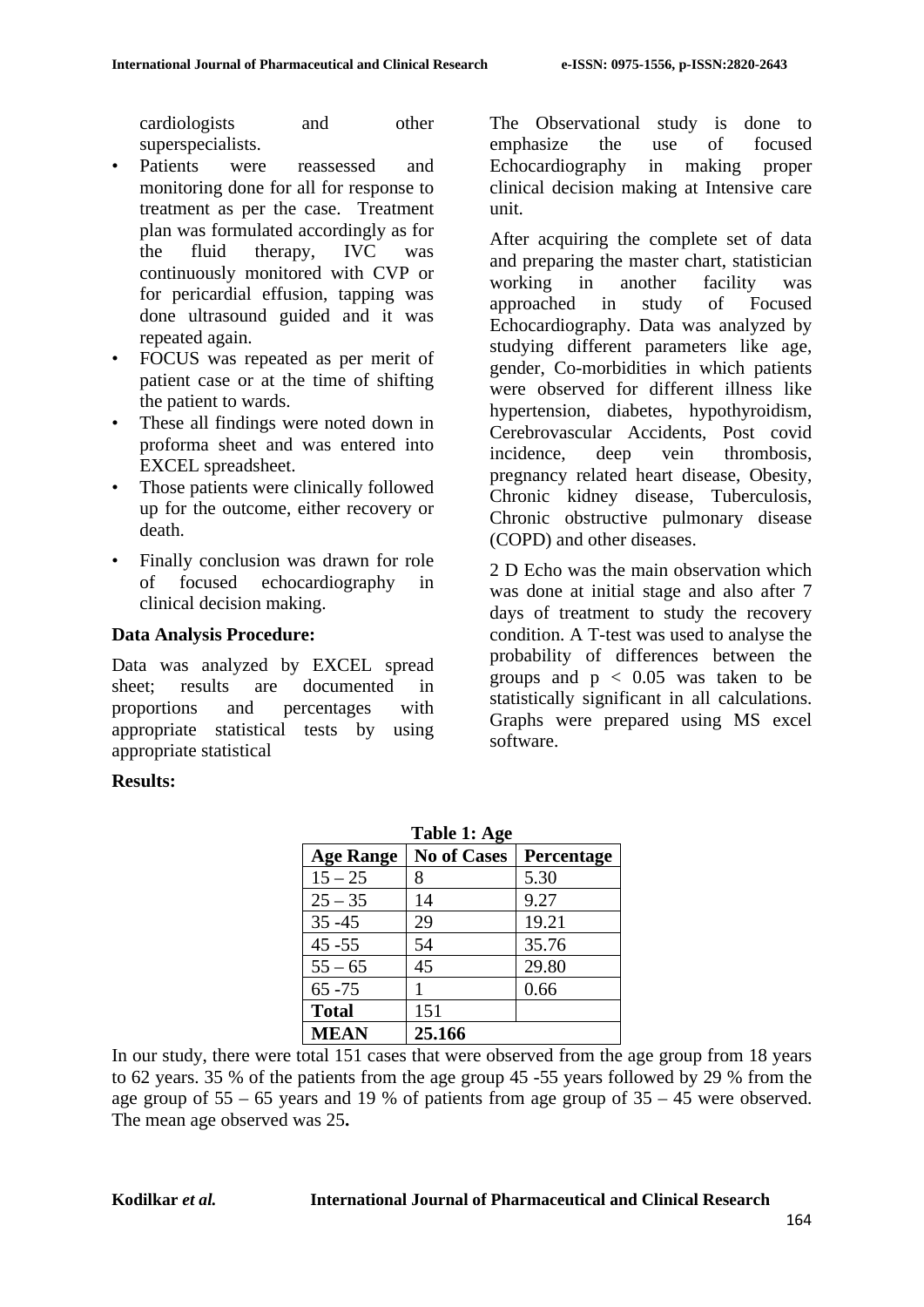

#### **Table 2: Gender Distribution**

| Gender       | No of cases   Percentage |       |
|--------------|--------------------------|-------|
| Male         | 101                      | 66.89 |
| Female       | 50                       | 33.11 |
| <b>Total</b> | 151                      |       |

In our study out of 151 cases 66 % were male and 33 % were female. Male preponderance was seen which can be due to many factors like age, sedentary lifestyle, consumption of tobacco or alcohol or stressed worked load and many other factors.



Before the treatment the patient was studied for different Co-morbidities in which BP, blood sugar level, thyroid level, cerebrovascular accident, post covid observation, deep vein thrombosis, pregnancy, Obesity, Chronic kidney disease, tuberculosis, pulmonary disease and other different illness were studied. It was reported that among the 151 cases hypertension (49 %), diabetes (45%) Obesity ( 39 %) were the common reasons for the illness. According to Mishra et al consensus statement for diagnosis of obesity, Obesity is a major driver for the widely prevalent metabolic syndrome and diabetes mellitus & hypertension. It is important to note that 49 % of patients had inadequate control of Blood Pressure (defined as SBP  $\geq$ 140 mmHg and/or DBP  $> 90$  mmHg).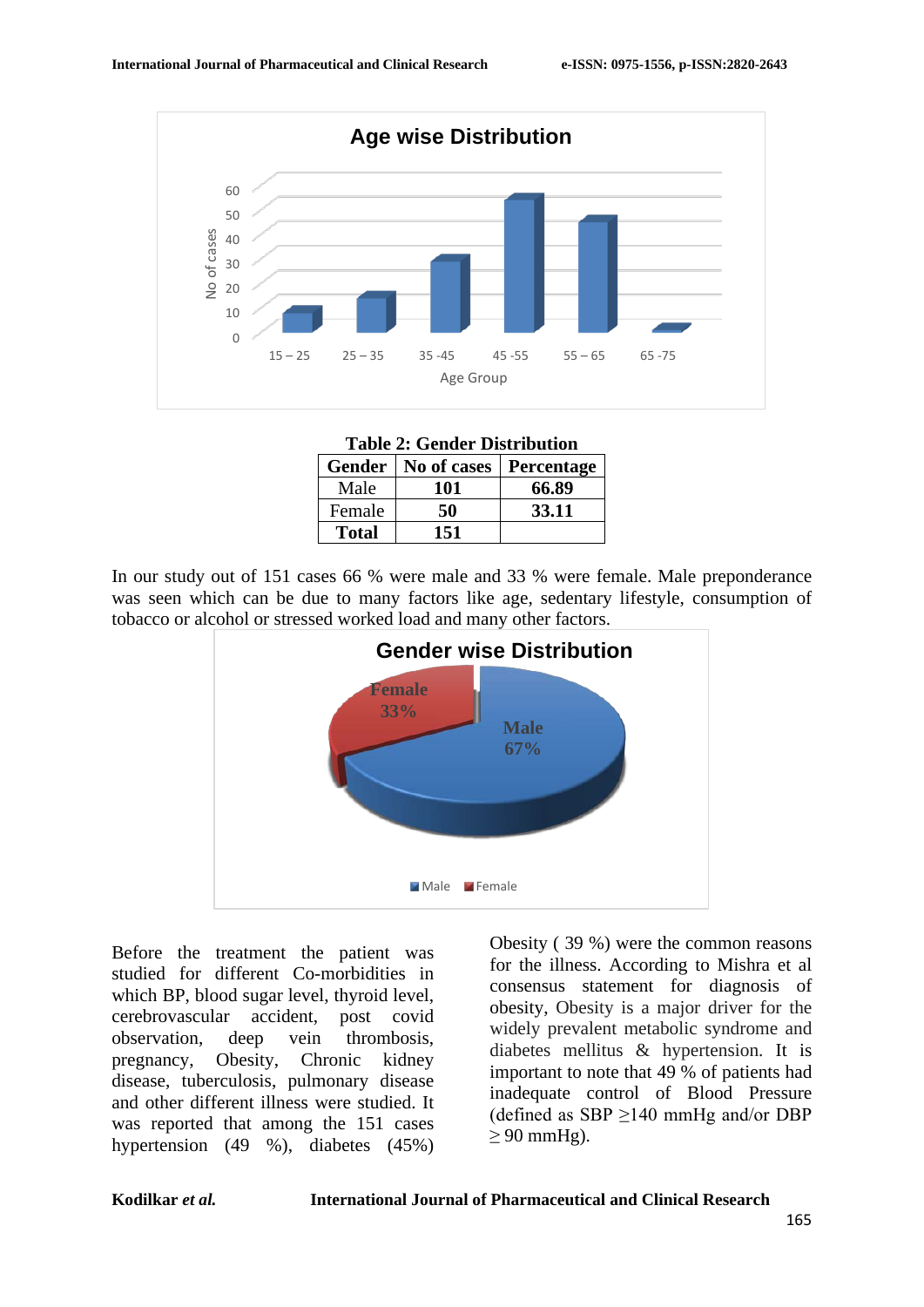| Co morbidities                  | <b>No of Cases</b> | Percentage % |
|---------------------------------|--------------------|--------------|
| Hypertension                    | 74                 | 49.01        |
| <b>Diabetes</b>                 | 68                 | 45.03        |
| Hypothyroidism                  | 37                 | 24.50        |
| Cerebrovascular Accident        | 13                 | 8.61         |
| Post Covid status               | 33                 | 21.85        |
| Deep Vein Thrombosis            | 19                 | 12.58        |
| <b>Ischemic Heart Disease</b>   | 24                 | 18.00        |
| Tuberculosis                    | 09                 | 5.96         |
| Pregnancy related heart disease | 6                  | 3.97         |
| Obesity                         | 59                 | 39.07        |
| Chronic kidney disease          | 30                 | 19.87        |
| <b>COPD</b>                     | 13                 | 8.61         |
| Miscellaneous                   | 3                  | 1.98         |
| <b>Mean</b>                     | 31.92              |              |
| <b>SD</b>                       | 22.92              |              |

#### **Table 3: Co-morbidities Distribution**



**Table 4: Examination at Initial stage by FOCUS**

| <b>Sr No</b>            |                           | <b>FOCUS Report</b>           |                                   | <b>No of Patients</b> | Percentage              |
|-------------------------|---------------------------|-------------------------------|-----------------------------------|-----------------------|-------------------------|
|                         | <b>DCMP</b>               |                               |                                   | 16                    | 10.60                   |
| $\overline{2}$          | LV clot                   |                               |                                   | 4                     | 2.65                    |
| $\overline{\mathbf{3}}$ |                           | Infective endocarditis        |                                   |                       | 0.66                    |
| 4                       |                           |                               | <b>Hypertension heart Disease</b> | 3                     | 1.99                    |
| 5                       |                           | IHD(RWMA)                     |                                   | 89                    | 58.94                   |
| 6                       |                           | Pericardial Effusion          |                                   | 7                     | 4.64                    |
| 7                       | Valvular Heart Disease    |                               |                                   | 4                     | 2.65                    |
| 8                       | Pulmonary Thromboembolism |                               |                                   | 26                    | 17.22                   |
| 9                       | <b>Aortic Dissection</b>  |                               |                                   |                       | 0.66                    |
| 10                      | Normal                    |                               |                                   |                       | 0.66                    |
| <b>Total</b>            |                           |                               |                                   | 151                   |                         |
| <b>Mean</b>             |                           |                               |                                   | 16.778                |                         |
|                         |                           | <b>Std Deviation   28.310</b> |                                   | In.<br>our            | study, the cases having |

morbidities had then examined by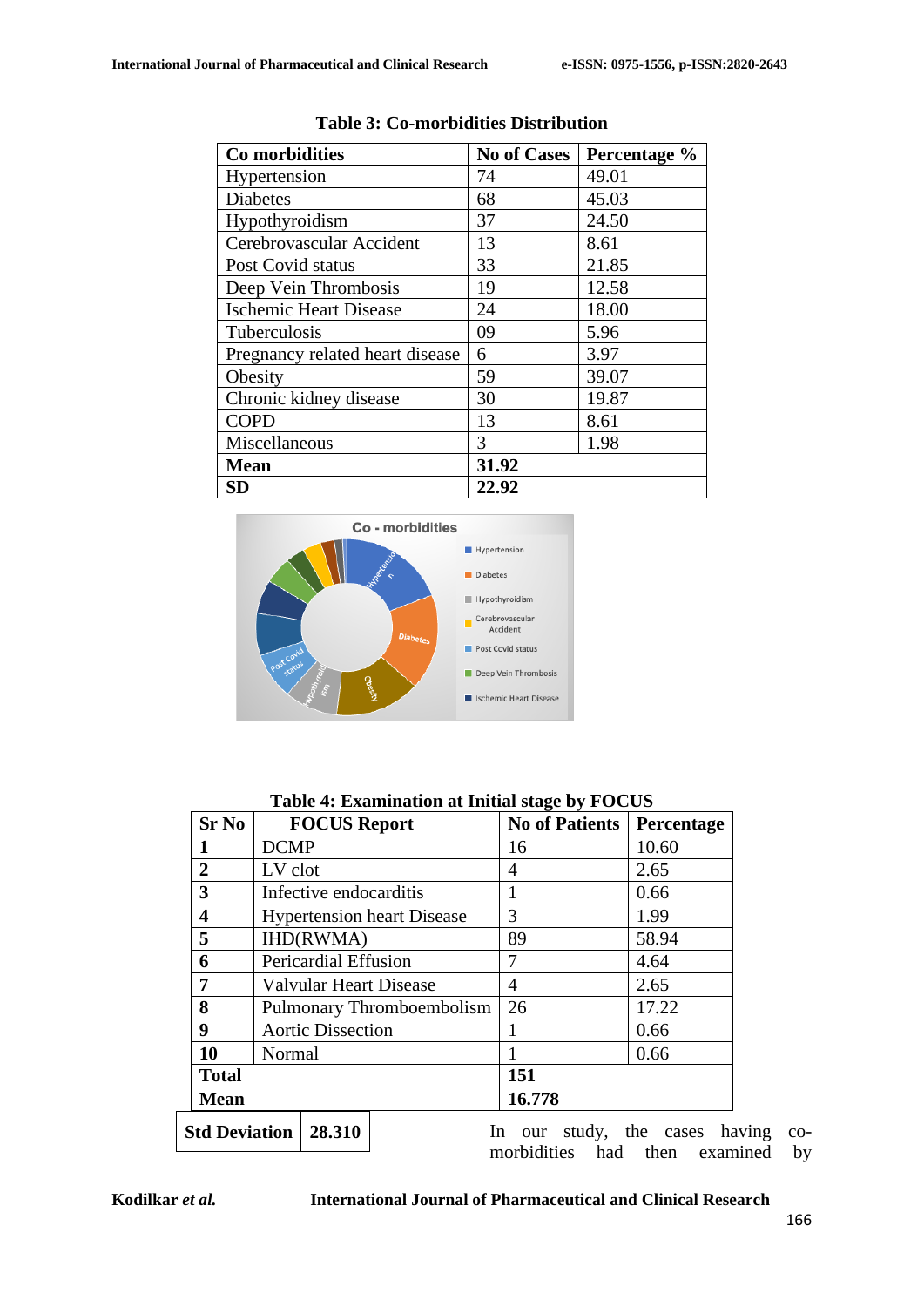FOCUS. A FOCUS is capable of displaying a cross-sectional "slice" of the beating heart, including the chambers, valves and the major blood vessels that exit from the left and right ventricle. By FOCUS patients had being studied for different cardiovascular diseases like dilated cardiomyopathy, left ventricular clot, Infective endocarditis, hypertension, IHD, pericardial effusion, valvular heart disease, pulmonary thromboembolism and patient having no such abnormality (Normal) .The data scrutinized from 151 patients it was studied that maximum patients had reported IHD (59 % ) and 17% patients with pulmonary thromboembolism .Only 1 patients had reported normal from 151 cases .The mean studied was 16.778 and Sd 28.310.



#### **Table 5: FOCUS and Age**

| Age<br>Ran<br>ge           | <b>DC</b><br><b>MP</b> | L<br>$\mathbf{V}$<br>clo<br>t | <b>Infective</b><br>endocar<br>ditis | <b>Hyperten</b><br>sion heart<br><b>Disease</b> | <b>IH</b><br>D | o<br><b>Pericar</b><br>dial<br><b>Effusio</b><br>$\mathbf n$ | <b>Valvu</b><br>lar<br>HD | <b>PT</b>      | Aortic<br><b>Dissect</b><br>ion | <b>Nor</b><br>mal |
|----------------------------|------------------------|-------------------------------|--------------------------------------|-------------------------------------------------|----------------|--------------------------------------------------------------|---------------------------|----------------|---------------------------------|-------------------|
| 15<br>25                   | $\overline{2}$         | $\overline{0}$                | $\overline{0}$                       | $\overline{0}$                                  | $\overline{0}$ | $\overline{0}$                                               | $\mathbf{1}$              | $\overline{2}$ | $\overline{0}$                  | $\theta$          |
| $\overline{25}$<br>35      | $\overline{2}$         | $\overline{2}$                | $\mathbf{1}$                         | $\overline{0}$                                  | $\overline{7}$ | $\mathbf{1}$                                                 | $\overline{0}$            | 5              | $\boldsymbol{0}$                | $\mathbf{1}$      |
| 35<br>45                   | $\mathbf{1}$           | $\overline{0}$                | $\overline{0}$                       | $\overline{0}$                                  | 22             | $\overline{0}$                                               | $\overline{0}$            | $\overline{2}$ | $\overline{0}$                  | $\theta$          |
| 45<br>$\blacksquare$<br>55 | 5                      |                               | $\boldsymbol{0}$                     | $\overline{2}$                                  | 37             | $\overline{0}$                                               | $\mathbf{1}$              | 6              | $\overline{0}$                  | $\theta$          |
| 55<br>65                   | 6                      | $\mathbf{1}$                  | $\overline{0}$                       | $\mathbf{1}$                                    | 22             | 5                                                            | $\overline{2}$            | 11             | $\mathbf{1}$                    | $\overline{0}$    |
| 65<br>75                   | $\Omega$               | $\overline{0}$                | $\overline{0}$                       | $\overline{0}$                                  | $\mathbf{1}$   | $\mathbf{1}$                                                 | $\overline{0}$            | $\overline{0}$ | $\overline{0}$                  | $\overline{0}$    |
| Mea<br>$\mathbf n$         | 2.67                   | 0.6<br>7                      | 0.17                                 | 0.50                                            | 14.<br>83      | 1.17                                                         | 0.67                      | 4.3<br>3       | 0.17                            | 0.17              |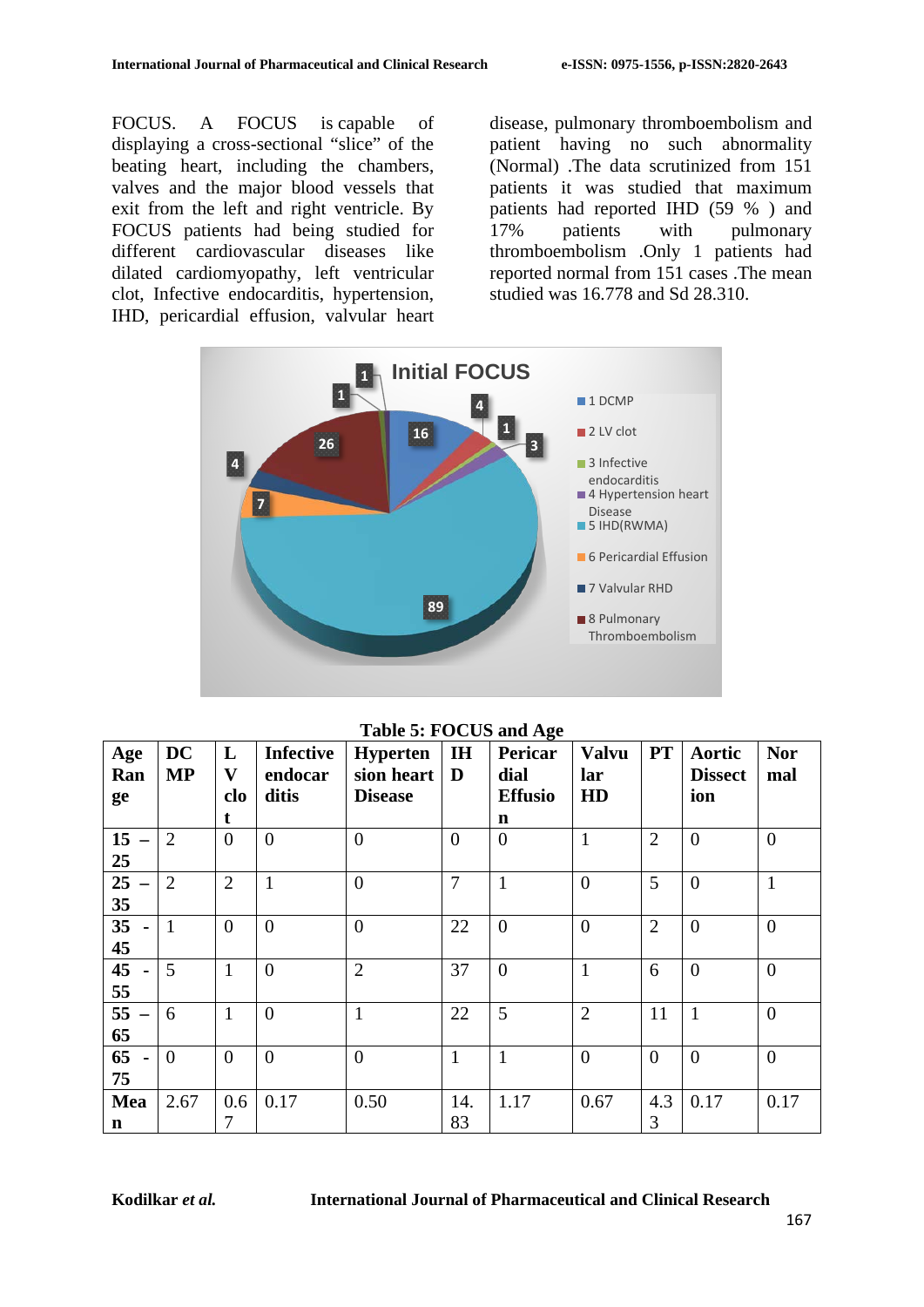FOCUS was studied with respect to age. In which it was noted that number of patients suffering Ischemic heart disease was high in the age group of 45-55 years (37) , in age group of 55-65 years ( 22) and 35-45 years (22) .That is patients suffers from narrowed heart arteries due to which less blood and oxygen reached the heart muscles .Pulmonary Thromboembolism was high in the age group of 55-65 years.



**Table 6: FOCUS and Gender**

| Gender | <b>DCMP</b> | LV<br>clot | Infective<br>endo<br>carditis | <b>Hyper</b><br><b>Tensive</b><br>heart<br><b>Disease</b> | <b>IHD</b> | Peri<br>cardial<br><b>Effusion</b> | Valvular<br>HD | PT | Aortic<br><b>Dissection</b> | <b>Normal</b> |
|--------|-------------|------------|-------------------------------|-----------------------------------------------------------|------------|------------------------------------|----------------|----|-----------------------------|---------------|
| Male   |             |            |                               |                                                           | 74         |                                    |                | 15 |                             |               |
| Female |             |            |                               |                                                           | 15         |                                    |                |    |                             |               |

FOCUS was studied with respect to gender, in which it was observed that maximum male patients reported cardiovascular diseases compared to female, in which out of 151 case 74 male cases has reported for ischemic heart disease.

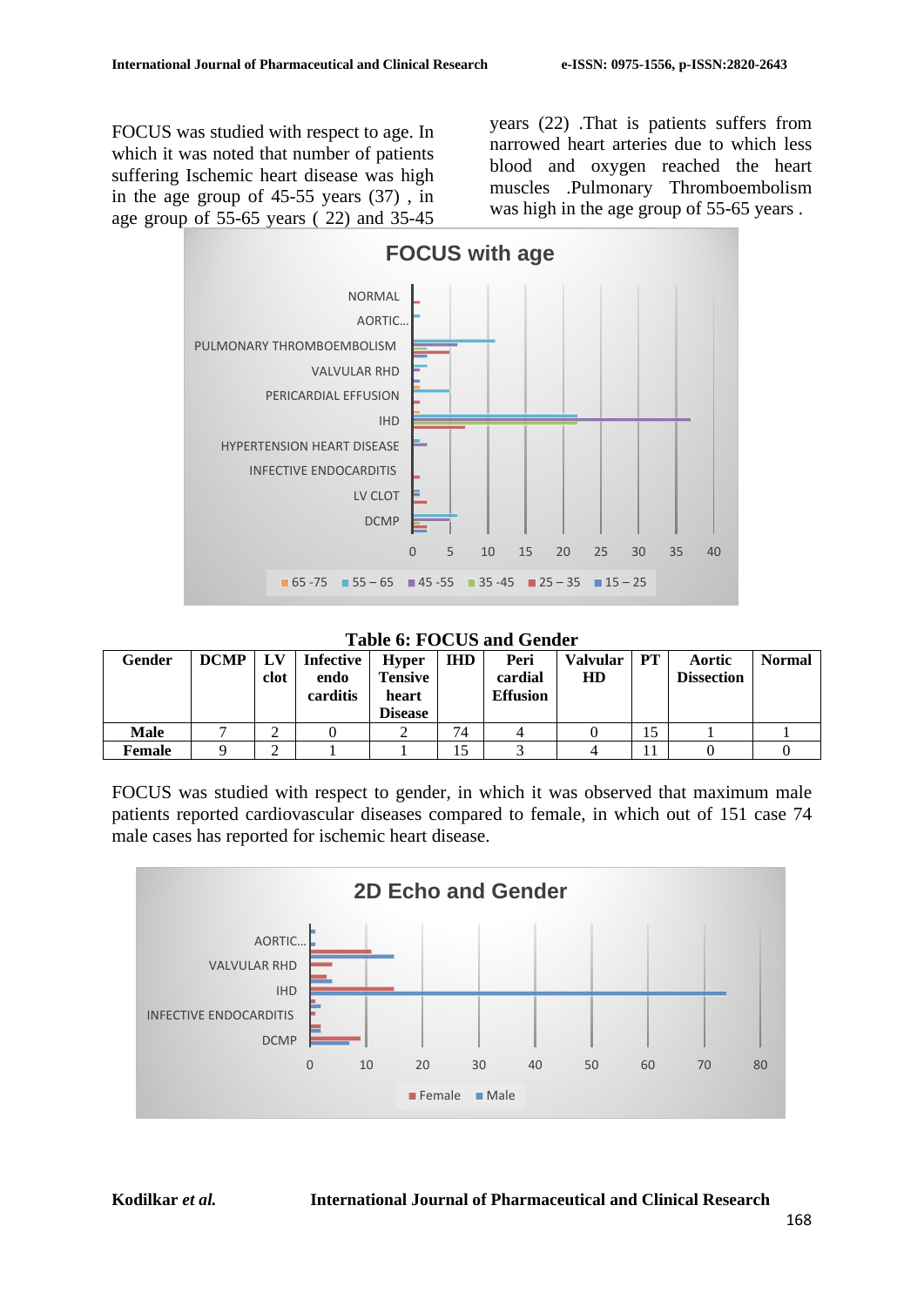| <b>Treatment</b>     | No of cases | Percentage |
|----------------------|-------------|------------|
| Ionotropic           | 27          | 17.88      |
| Fluid resuscitation  | 21          | 13.91      |
| Diuretics            | 89          | 58.94      |
| Anticoagulation      | 76          | 50.33      |
| Antiplatelet         | 148         | 98.01      |
| Thrombolysis         | 86          | 56.95      |
| Anti-Arrhythmic Drug | 23          | 15.23      |
| <b>Mean</b>          | 67.143      |            |
| <b>SD</b>            | 46.795      |            |

|  |  |  |  |  | <b>Table 7.1: Study with Drug Therapy</b> |  |
|--|--|--|--|--|-------------------------------------------|--|
|--|--|--|--|--|-------------------------------------------|--|

After the FOCUS study at initial stage the treatment according to the finding was given to the patient for fast recovery. Different drug therapy like Ionotropic, Fluid resuscitation, diuretics, Anticoagulant Antiplatelet, thrombolysis, pericardiocentesis, Anti-arrhythmic drug were given to patients. In the finding maximum patients were treated with Antiplatelet drug (148), thrombolysis (86), Diuretic (89), Anticoagulation (76), Ionotropic drugs (27), Anti-arrhythmic drugs (23), Fluid resuscitation (21).



| <b>Table 7.1: Treatment with Interventions</b> |  |
|------------------------------------------------|--|
|------------------------------------------------|--|

| <b>Interventions</b>                           | No of cases | <b>Percentage</b> |
|------------------------------------------------|-------------|-------------------|
| Percutaneous transluminal coronary angioplasty | 76          | 50.33             |
| Coronary artery bypass grafting                |             | 5.96              |
| Pericardiocentesis                             |             | 1.99              |
| <b>Mean</b>                                    | 29.333      |                   |
| <b>SD</b>                                      | 40.526      |                   |

In intervention study 76 patients were treated with percutaneous transluminal coronary angioplasty, 9 patients were treated with coronary artery bypass grafting & 3 patients with pericardiocentesis.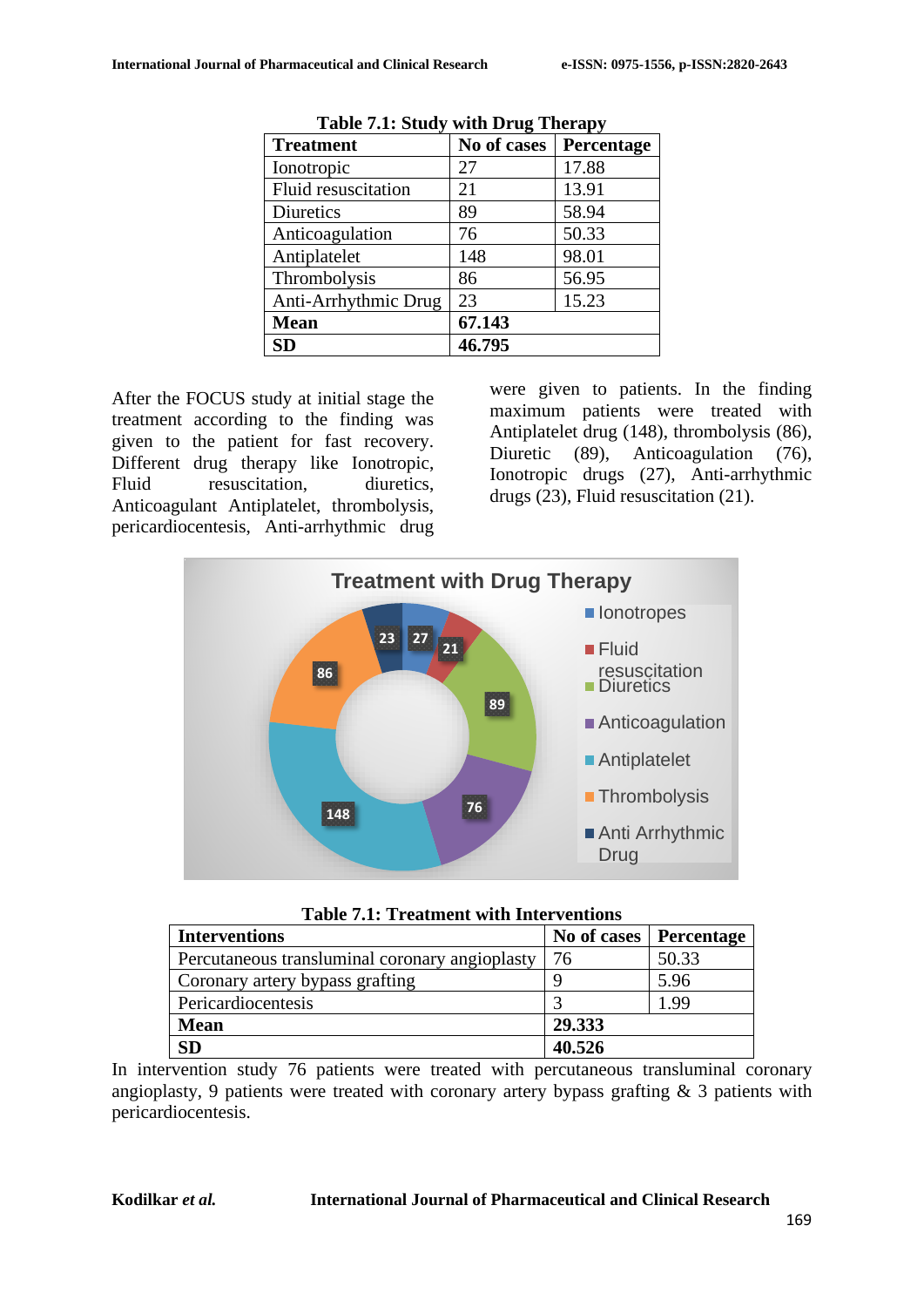

**Table 8: Comparative study of Initial FOCUS with 2nd FOCUS as per patient's Condition** 

| <b>Sr</b>      | <b>FOCUS</b> finding          | <b>Initial</b><br><b>Findings</b><br>during | 2 <sup>nd</sup><br><b>FOCUS</b><br>as<br>per |  |
|----------------|-------------------------------|---------------------------------------------|----------------------------------------------|--|
| N <sub>0</sub> |                               | <b>FOCUS</b> (No. of patients)              | patient's Condition                          |  |
|                | <b>DCMP</b>                   | 16                                          | 15                                           |  |
| $\overline{2}$ | LV clot                       | 4                                           | $\overline{4}$                               |  |
| 3              | Infective endocarditis        |                                             |                                              |  |
| 4              | Hypertension<br>heart         | 3                                           | 3                                            |  |
|                | Disease                       |                                             |                                              |  |
| 5              | <b>IHD</b>                    | 89                                          | 11                                           |  |
| 6              | Pericardial Effusion          | 7                                           | $\overline{2}$                               |  |
| 7              | <b>Valvular Heart Disease</b> | $\overline{4}$                              | 3                                            |  |
| 8              | Pulmonary                     | 26                                          | 24                                           |  |
|                | Thromboembolism               |                                             |                                              |  |
| 9              | Significant Improvement       |                                             | 88                                           |  |
| 10             | <b>Mean</b>                   | 16.778                                      |                                              |  |
| 11             | <b>SD</b>                     | 28.310                                      |                                              |  |
| 12             | <b>P-value</b>                | 0.4999 (Insignificant)                      |                                              |  |

In our study, with the findings of initial FOCUS the patient was treated with different drug therapy and interventions. After giving the drug therapy and interventions according to the condition the 2nd FOCUS was done. From the 2nd FOCUS it was studied that there was a significant improvement in patients health. The study reported significant recovery in

88 patients. The P valve reported was 0.4999 which is statistically in-significant**.**  The observation makes clear that initial FOCUS study is beneficial for early clinical decision making at intensive care unit and to line up proper treatment to patient for quick recovery. From the study it was revealed that the significant recovery rate is phenomenal.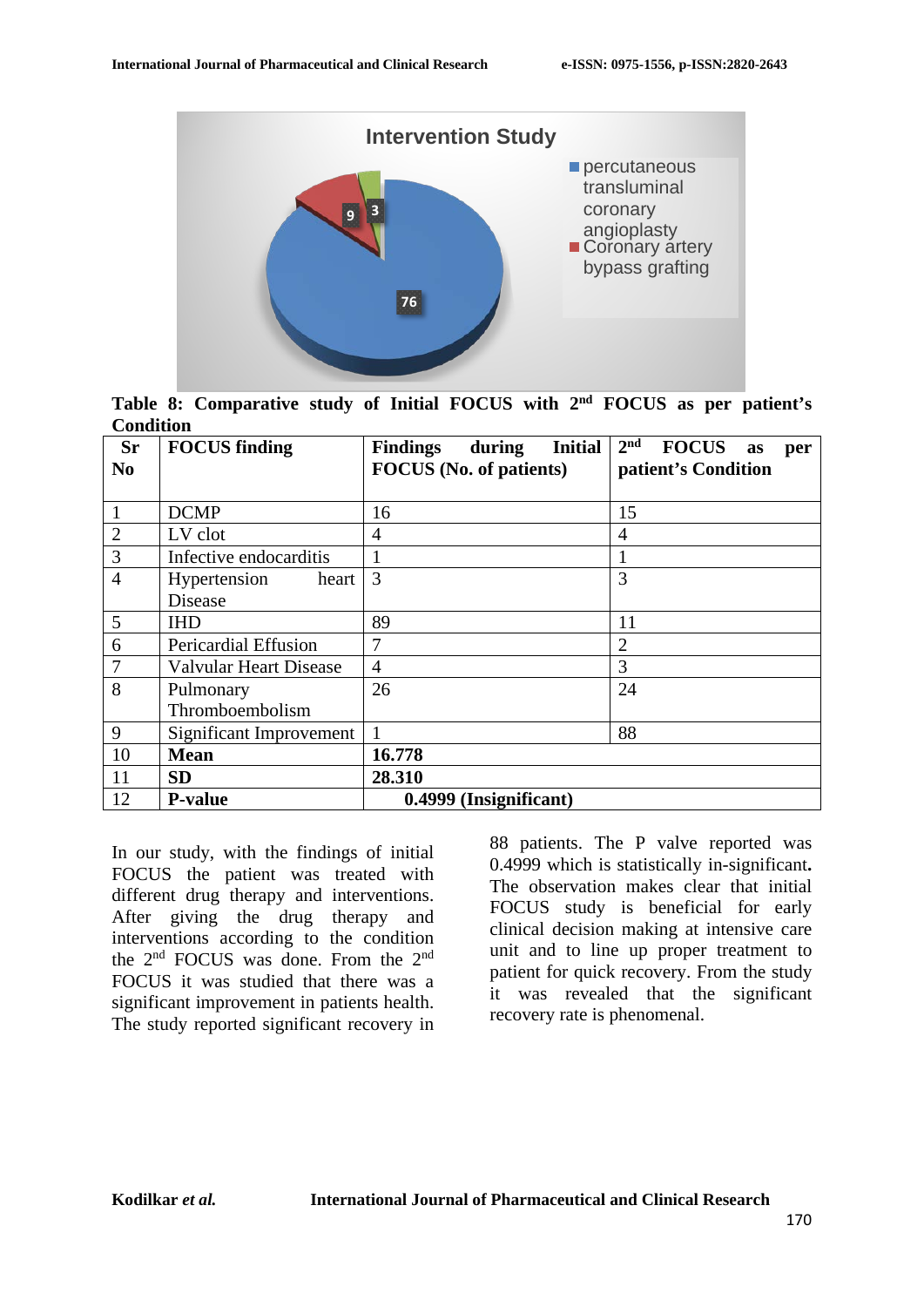

#### **Discussion**:

All studies that included patients in this thesis have been carried out following ethical approval, obtained from the local ethics committee. The study was carried out in the Medicine Intensive care unit at tertiary care center.

#### **Age & Gender:**

The participants were in the age group from 18 years to 60 years. 29.80 % of patients were from the age group 53 -58 years followed by 15.89 % from the age group of 43 - 48 years and 14 .570 % of patients from the age group of 58 -62 were observed. The mean age observed was 16.77.

In our study out of 151 cases, 66 % were male and 33 % were female. Male preponderance was seen which can be due to many factors like age, sedentary lifestyle, consumption of tobacco or alcohol or stressed worked load and many different reasons. **Cowburn PJ et al** 1998 **[7], Cowie MR et al. [8]**in 2000 in Heart (British Cardiac Society) journal stated the factors associated with a poorer prognosis include Male sex, old age, severe symptoms of Heart Failure, Hypotension, Acute coronary syndrome, elevated plasma BNP concentration, hyponatremia, and renal function impairment.

#### **Co – morbidities in study population undergoing FOCUS:**

In our study consisting of 151 patients, we found maximum patients suffering from hypertension (74), diabetes (68), obesity (59), hypothyroidism (37). Other comorbidities like ischemic heart disease (24), Cerebrovascular accident (13), Postcovid (33), Deep vein thrombosis (19), pregnancy related heart disease (6), chronic kidney disease (30), Tuberculosis (9), Chronic obstructive pulmonary disease (13). There were many patients who had more than one comorbidity as the cardiovascular diseases are mainly multifactorial so many patients had hypertension and diabetes both and some had hypothyroidism too. Longstanding hypertension and diabetes lead to chronic kidney disease.

Association of diseases with comorbidities:

#### **Hypertension:**

The present study reported maximum patients with Hypertension (49.01 %). Hypertensive heart disease who presented in hypertensive failure they mainly had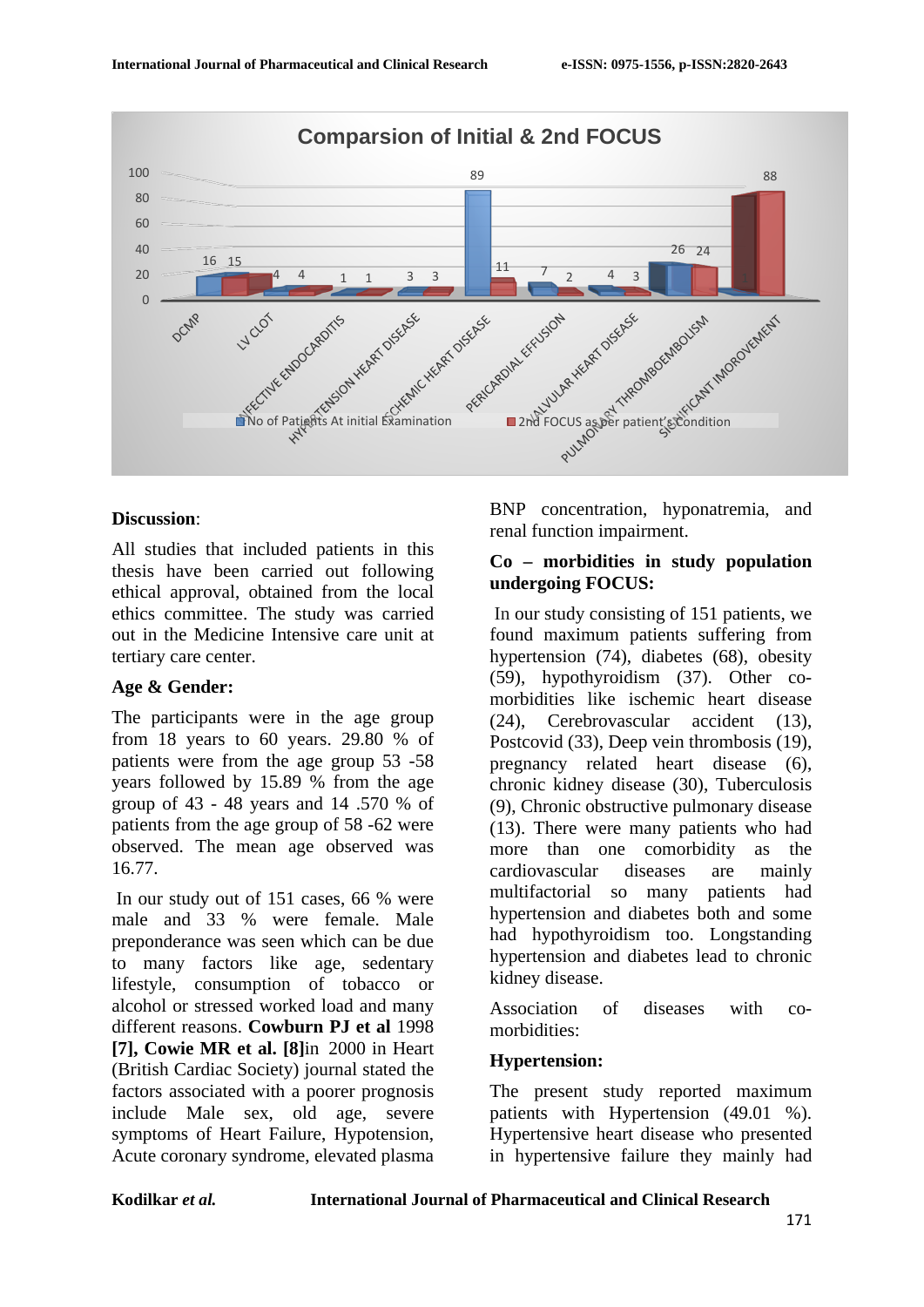LVH with pleothoric IVC on FOCUS and were mainly treated with diuretics, antihypertensives. Many IHD patients were suffering from hypertension and diabetes (45.03 %) both. On repeat FOCUS we looked for IVC which gave us further idea of volume status.grades of LVH were taken into consideration with systolic function. From the data received from **Vasan RS et al.**[9] **in 2000** derived from Framingham Heart Study have shown that BP between 130–139/85–89 mmHg is associated with greater than twofold increased risk of cardiovascular disease (CVD) when compared with persons with BP levels lower than 120/80 mmHg.[8] Greater the BP, higher the risk of myocardial infarction, heart failure, chronic kidney disease and stroke.

# **Obesity**

The present study reported Obesity (39.07 %)- According to **Mishra et al**[10]**2009** consensus statement for diagnosis of obesity, Obesity is a major driver for the widely prevalent metabolic syndrome and diabetes mellitus & hypertension. **Tsang TS 2002** et al.[11] **2002** in their study stated that the resultant hypertensive heart disease is characterized by LV hypertrophy (LVH), increasing vascular and ventricular systolic dysfunction, impaired relaxation, and increased diastolic stiffness, all factors linked to the pathogenesis of HFrEF. We calculated BMI, waist hip ratio, skin fold thickness of patients to take obesity into consideration.Based on that we divided the patients into mild ,moderate ,obese, morbid obesity.

# **Hypothyroidism**

The present study reported Hypothyroidism (24.50 %), patients suffering from hypothyroidism were found to have pericardial effusion on focus. **Vikas Reddy Maddali et al[12] 2020** in European Heart Journal studied on Cardiac tamponade due to primary hypothyroidism: acute management and approach to prevent recurrence stated that, The clinical resolution of pericardial effusion is satisfactory in majority of the hypothyroid patients with thyroxine replacement therapy, but it takes as long as months after the patient reach the euthyroid state.

### **Ischemic heart disease**

There were patients who had previous history of IHD (18.0 %) were optimized on conservative medical management or intervention but presented to us with reinfarction or ischemic dilated cardiomyopathy.

### **Cerebrovascular Accident**

The present study reported Cerebrovascular accident (8.61 %), patients presented to us with CVA had LV CLOT which resulted in embolic stroke. they were treated with anticoagulation and surgical intervention after stabilization of patient.

### **Postcovid status**

The present study reported Postcovid (21.85%), COVID lead to many thromboembolic complications like CVA, IHD, Pulmonary thromboembolism **Luis Ortega-Paz et al**[13]. **2021** J Am Heart Assoc in his studies related to covid thrombosis and coagulopathy stated that Thrombosis and coagulopathy are frequent complications in patients with COVID-19. The extent of these manifestations is correlated with the severity of COVID-19. The interaction of SARS-CoV-2 with the ACE2 receptor and subsequent endothelial activation and inflammation can trigger an intense thromboinflammatory state.

### **Deep vein thrombosis**

The present study reported Deep vein thrombosis (12.58 %), it was contributing factor for pulmonary thromboembolism. Pregnancy related heart disease was reported (3.97 %), patients in peripartum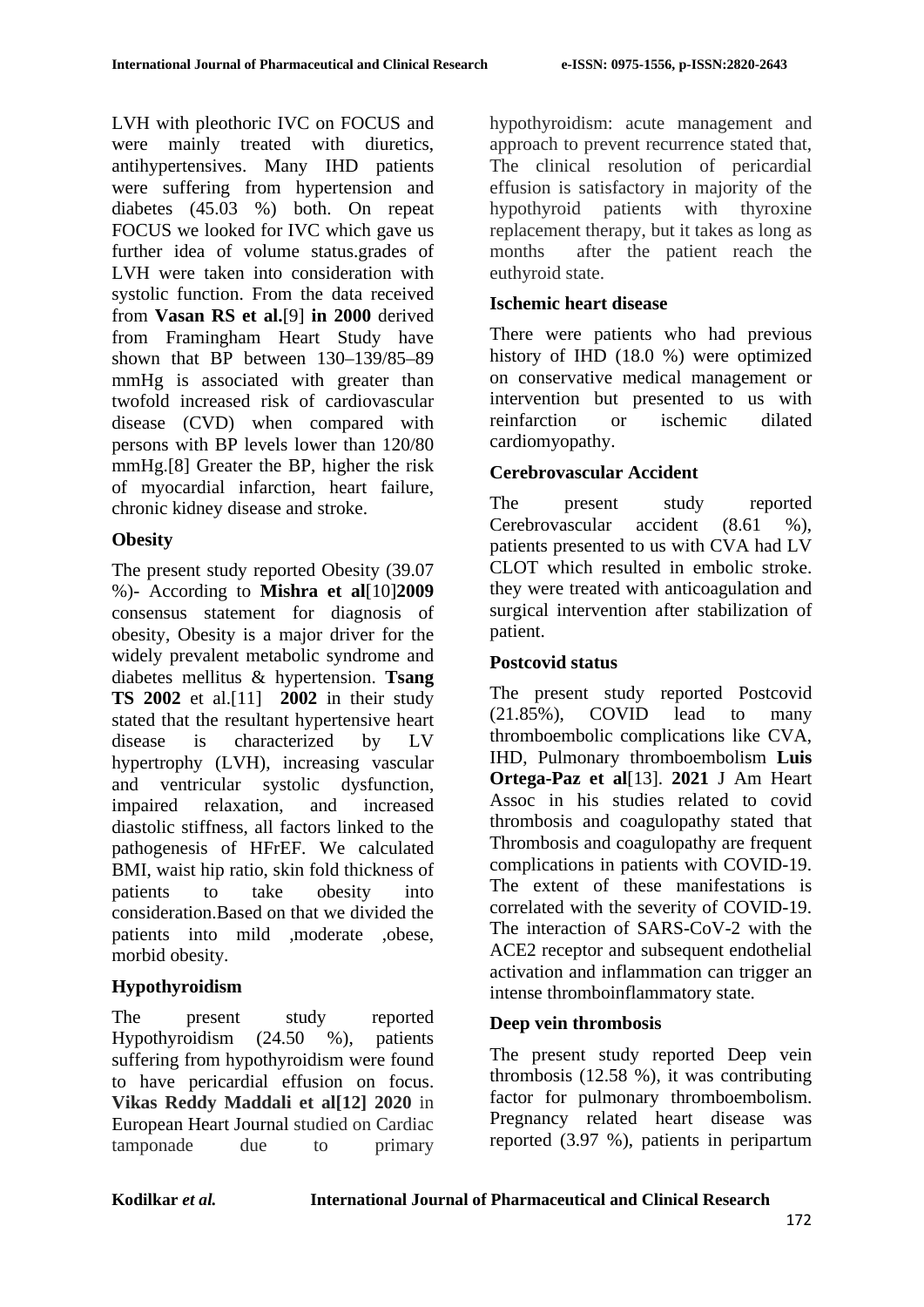and postpartum period presented in heart failure with dilated cardiomyopathy.

#### **Chronic Kidney disease**

Chronic Kidney disease in our study was reported (19.87), we found to have hypertensive heart disease, pericardial effusion, IHD, DCMP, infective endocarditis, Calcific mitral valves in patients suffering from CKD.

# **Tuberculosis**

In present study Tuberculosis was reported (5.96%), pericardial effusion with adhesions was one of the main findings in patients with TB. Pericardiocentesis was done usg guided in these patients and patients was started on anti-tubercular drugs. repeat FOCUS for repeated after few hours to look for any collection.

#### **Chronic obstructive pulmonary disease**

In Chronic obstructive pulmonary disease-We observed that patients had IHD, Pulmonary thromboembolism, DCMP in these patients.

#### **The findings and outcome in the study population according to the final diagnosis:**

### **DCMP:**

From the study, it was noticed 10.60 % of patients had dilated cardiomyopathy. Dilated cardiomyopathy was observed in the age group  $45-55 \& 55-65$  with a mean of 2.67.

Patients with DCMP had following findngs on FOCUS:

Reduced LVEF, IVC plethoric, diastolic dysfunction of grades I to III and RWMA.

Causes of DCMP were Ischemic, peripartum, postpartum idiopathic. One of the causes of Pregnancy related heart disease is valvular heart disease but, in our study, we didn't observe valvular heart disease during pregnancy.

Patients with DCMP were mainly treated with diuretics, antiplatelets, inotropic support.

The FOCUS for dilated cardiomyopathy patients is done after 12 hours and 2, 3 days after the initial Echo to check the IVC, improvement in diastolic dysfunction and left ventricular ejection fraction which reported significant improvement in 1 patient from our study.

### **LV clot:**

Left ventricle clot was observed in 2.65 % of patients. 2nd FOCUS for LV clot was done after 2-3 days to study the size of clot but our observation showed no improvement in the patient as we treated the patients conservatively and they were further planned for clot removal surgery after stabilisation. Comprehensive 2D echo was performed in the patients who were later stabilized to study all the parameters. Our study had reported 4 patients with LV clots in the first FOCUS and 2nd FOCUS also reported 4 patients.

### **Infective endocarditis:**

1 patient was diagnosed to have infective endocarditis. Large vegetation was seen on tricuspid valve and the LVEF of the patient was also decreased and IVC plethoric. Infective endocarditis patient suffered from chronic kidney disease and had central line inserted and that was the focus of infection. The patient with Infective Endocarditis and the 2nd FOCUS was done on the  $5<sup>th</sup>$  day showed no significant change in our findings except IVC was collapsing as the patients were treated with long term antibiotics ,diuretics and were planned for surgery after stabilisation.

### **Hypertension heart Disease:**

1.99 % patients with hypertensive heart disease. Following findings were seen on FOCUS: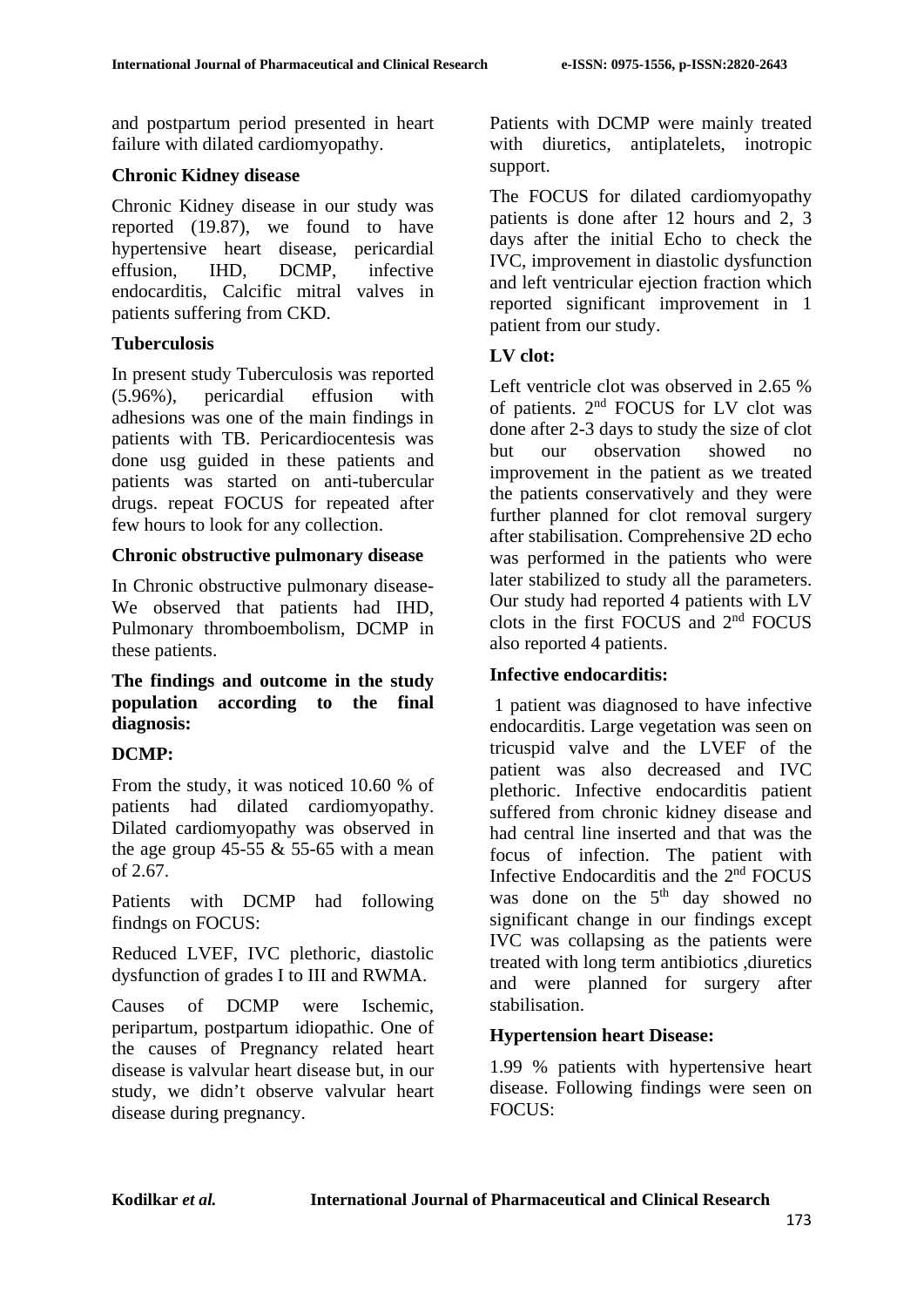Left ventricular hypertrophy of grades mild to severe, IVC pleothoric as patients were in hypertensive failure. The hypertension heart disease was monitored for pulmonary oedema and was treated with a diuretic, fluid overloaded state. IVC monitoring was done regularly at interval of 6 hours to see the response of diuretics. 3 patients had reported hypertension heart disease in the initial FOCUS and the 2nd FOCUS also the number of patients was the same.

# **IHD:**

Maximum patients i.e. 58.94 % reported ischemic heart disease which is mostly caused by narrowing of coronary arteries and so there is an inadequate supply of blood and oxygen to a portion of the myocardium; it typically occurs when there is an imbalance between myocardial oxygen supply and demand.

It was noted from our observation that with increasing age the complication of cardiac disease increased. In our study, the FOCUS finding was compared concerning age. In which it was observed that ischemic heart disease patients were maximum in the age group of 45-55 and 55-65 years with a mean of 14.83.

One of the important implications of our study was the influence of sex on cardiovascular disease. FOCUS was compared with respect to sex, and it was studied that male patients with ischemic heart disease had reported high in our study. The overall finding concerning gender was reported that maximum.i.e. 105 male patients and 46 female patients reported for cardiovascular disease. Ischemic heart disease had a maximum no of patients. i.e. 89 in the initial FOCUS. Patients had definitive changes on ECG with raised cardiac markers like CPKMB, TROP I. To confirm our findings, we further performed FOCUS to look for heart chamber size, RWMA, LVEF, Diastolic Dysfunction, IVC, any clots in the patients of IHD. The 2<sup>nd</sup> FOCUS was done after 5 days and on discharge to check the Echocardiographic regional wall motion, Diastolic Dysfunction and IVC. In the  $2<sup>nd</sup>$  Echo reported for ischemic heart<br>disease, there was a significant disease, there was a significant improvement. Comprehensive ECHO was also performed in some patients.patients of IHD were treated with thrombolysis ,antiplatelets and other drug therapy .most of them further underwent interventional treatment like PTCA AND CABG on basis of findings in CAG.

Our initial FOCUS findings had reported only 1 patient normal. We further evaluated the patient with CAG and patient was found to have double vessel ischaemic heart disease later on intervened with PTCA.

### **Pericardial Effusion:**

Pericardial Effusion was seen in 4.64 % of patients. Patients with tuberculosis, CKD, hypothyroidism were found to have pericardial effusion. FOCUS findings were:

Mild to Massive pericardial effusion, IVC pleothoric, low LVEF, global LV hypokinesia. pericardiocentesis for pericardial effusion was done USG guided and 2nd FOCUS was repeated 1 day after pericardiocentesis and pericardial effusion, IVC, LVEF were mainly seenon repeat FOCUS and on stabilization comprehensive Echo was done.

### **Valvular heart disease:**

Valvular heart disease was seen in 2.65 % patients. We observed mitral stenosis in our patients on FOCUS and their LVEF was noted. Valvular heart disease is most common incidental findings in pregnancy related heart disease were obstretric patients present with symptoms of heart failure. In valvular heart disease, Comprehensive 2 DECHO was done after shifting the patient to the ward.

### **Pulmonary Thromboembolism:**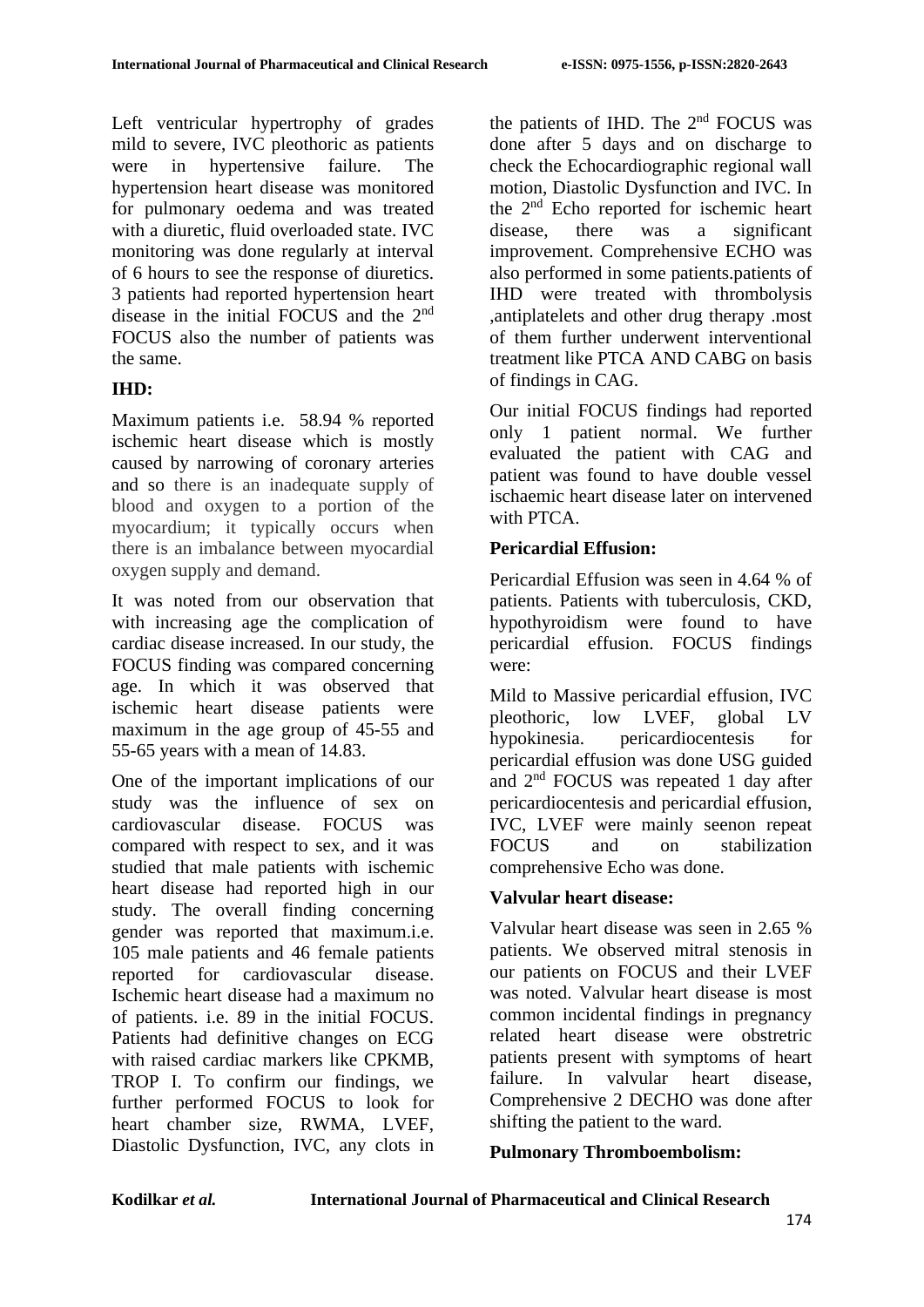Maximum patients of pulmonary Thromboembolism. i.e.17.22 % having a clot in pulmonary arteries. Pulmonary thromboembolism was noticed in the age group of 55-65 years with a mean of 4.33.**Dwyer KH 2018[14]** Acad Emerg Med Journal, in his study among 146 patients who presented to the emergency department and were clinically suspected of having a PE, researchers found that RV dysfunction on FoCUS had a specificity of 98% for diagnosing PE and a positive predictive value of 88% – when FoCUS images were reviewed by an expert echocardiographer there was a 96% agreement between interpretations.

Our 2nd FOCUS reported that there was an improvement in 1 patient. In pulmonary Thromboembolism the FOCUS was done after the 2nd or 3rd day, IVC, RA -RV, and pulmonary arterial hypertension were taken into consideration. From our study, 2 patients had shown gradual improvement.

# **Treatment:**

According to the findings noted in the initial FOCUS, the patients underwent treatment .27 patients had treated with ionotropes to treat hypotension, which increase the force of heart muscles contractions. Fluid resuscitation was given to 21 patients in hypotensive with IVC collapsed due to an abnormality in heart rate or less systolic blood pressure .89 patients were treated with diuretic treatment in which the extra fluid and salts were removed out of the body. patients who presented in heart failure or pulmonary edema were mainly resuscitated and treated with diuretics. To prevent blood clotting, 76 patients were treated by administration of anticoagulants .148 patients were treated with antiplatelet treatment.86 were immediately treated with thrombolysis which are fibrinolytics used in the management and treatment of dissolving intravascular clots which is lifesaving in patients with acute myocardial infarction and acute pulmonary thromboembolism. Percutaneous transluminal coronary angioplasty was done in 76 patients of IHD according to the coronaries involved after performing coronary angiography. Coronary Artery by-pass surgery was done on 9 patients out of 151 who had triple vessel disease diagnosed on coronary angiography. Pericardiocentesis was done on 3 patients for removing fluid from the pericardium. Antiarrhythmic treatment was given to 23 patients for tachycardia and arrhythmias.1 patient with Aortic Dissection was also examined in the initial Focus study. As this treatment and other investigation were done on urgent basis after the FOCUS findings so the patient was able to recover fast.

# **Fluid Resuscitation**

In the present study 21 patients were given fluid resuscitation. In the study done by **Moses M. Kitakule. et al** in 2010 on Use of Ultrasound to Assess Fluid Responsiveness in the Intensive Care Unit Determining the appropriate amount of fluid resuscitation to administer to a critically ill patient is a complex decision. Traditional tools for the assessment of preload sensitivity such as central venous pressure (CVP) and pulmonary artery occlusion pressure (PAOP) are inaccurate in predicting whether a patient requires volume resuscitation. Diagnostic ultrasonography in the form of echocardiography offers an alternative means of determining whether a patient is preload sensitive.

### **Repetition of Focus to study the improvement**

After the treatment was administered, again the FOCUS was carried out to study the rate of recovery. The 2nd FOCUS was repeated as per the treatment and diagnosis reported.

**DeCara et al[15] 2012 in** assessing the diagnostic accuracy of FoCUS with a portable ultrasound in the hands of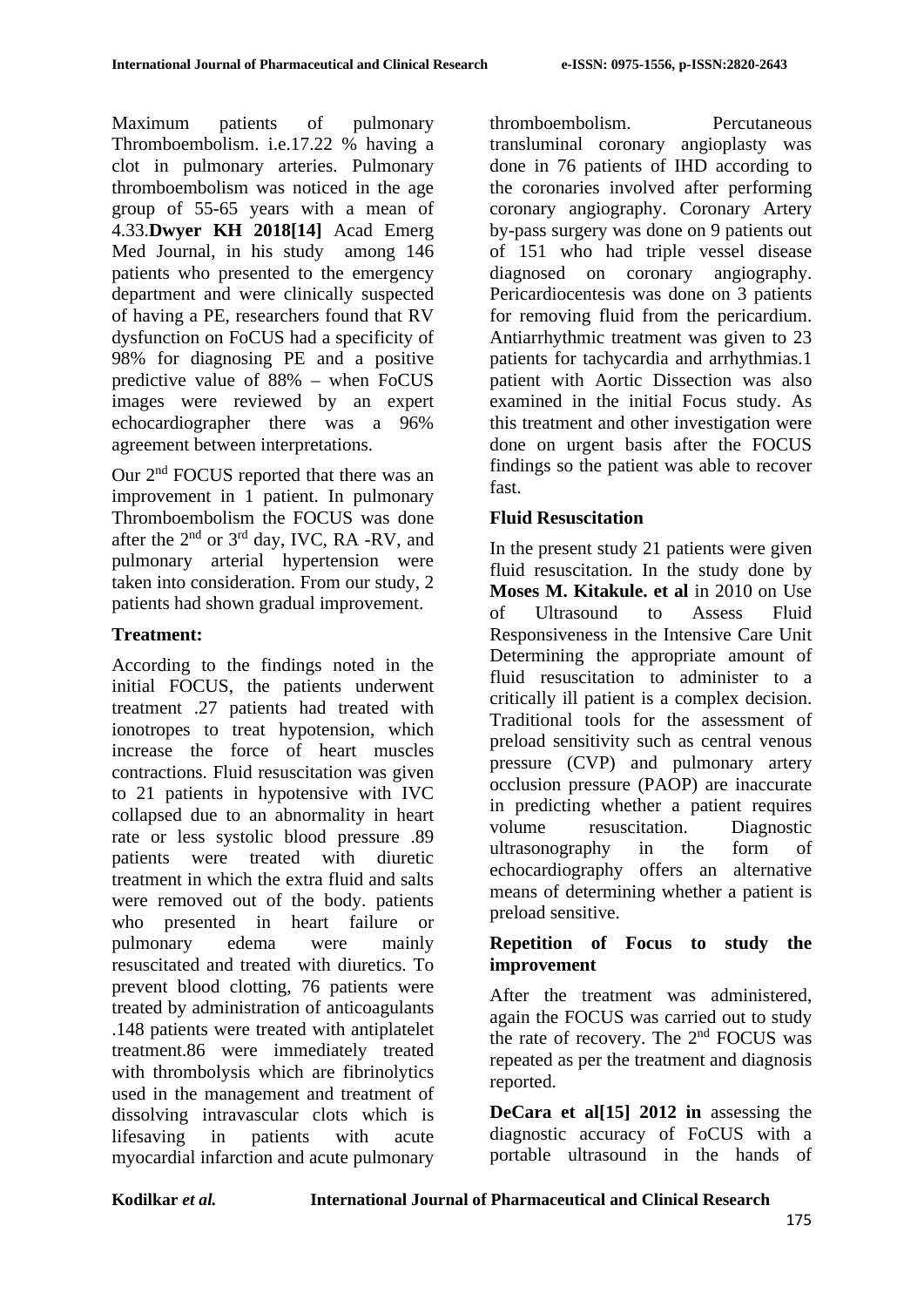echocardiographers and internal medicine residents. The frequency of missing clinically important findings was 14% among echocardiographers and 23% among medicine residents (p=0.02). However, when evaluating just three parameters – atrial dilation, congenital heart defects, regional wall motion abnormalities – the frequency increased to 24% and 47% for echocardiographers and residents, respectively. Based on concerns that expanding the role of FoCUS beyond left ventricular/right ventricular systolic function, relative chamber size, pericardial effusion, and intravascular volume assessment will increase the risk of errors.

The proper diagnosis of illness and accurate treatment given from the study of initial 2D -Echo the success rate of treatment noted was high .88 patients were reported significant improvement. Our study reiterates that initial findings of focused Echocardiography are very much beneficial for proper treatment and fast recovery of the patient.

In a similar study done by **Gabriele Via. et al** 2014 in Journal of the American Society of Echocardiography submitted International Evidence-Based Recommendations for Focused Cardiac Ultrasound (FoCUS) is a simplified, clinician-performed application of echocardiography that is rapidly expanding in use, especially in emergency and critical care medicine. In another similar study done by **J. Heiberg. et al 2016** on Focused echocardiography: a systematic review of diagnostic and clinical decision-making in anesthesia and critical care. He stated that Focused echocardiography is becoming a widely used tool to aid clinical assessment by anesthetists and critical care physicians.

Pellikka PA. et al<sup>[16]</sup> 2013 in his study stated that We agree that FoCUS falls under the mission statement of the American Society of Echocardiography for "commitment to excellence in cardiovascular ultrasound and its application to patient care through education, advocacy, research, innovation, and service to our members and the public."

Thus our study also concludes FoCUS will continue to proliferate, and it is in the best interest of patient care providers, maintain the quality of scans and interpretation through standardization and collaboration. Its findings can be one of the most useful and practical for clinical decision-making in patients

# **Conclusion**

- The present study has proved that Focused Echocardiography is clinical potential and are sensitive in the detection of different cardiovascular diseases.
- FOCUS establishes significant interventions in patient management.
- FOCUS can be performed with portable device at the by diagnosing different diseases with active management of patient and offers the potential for timely, repeatable diagnostic information and procedural guidance.
- It helps in timely intervention for better outcome of patient.
- Our study justifies our objective of usefulness of these findings in clinical decision making in these patients and the impact of the focused echocardiography on the outcome in the study population.

More residents, physicians should be trained and well versed with FOCUS by seniors which will help them in proper diagnosis in emergency situation and every ICU should have FOCUS for evidencebased management rather than empirical treatment in emergency patients

# **Bibliography**